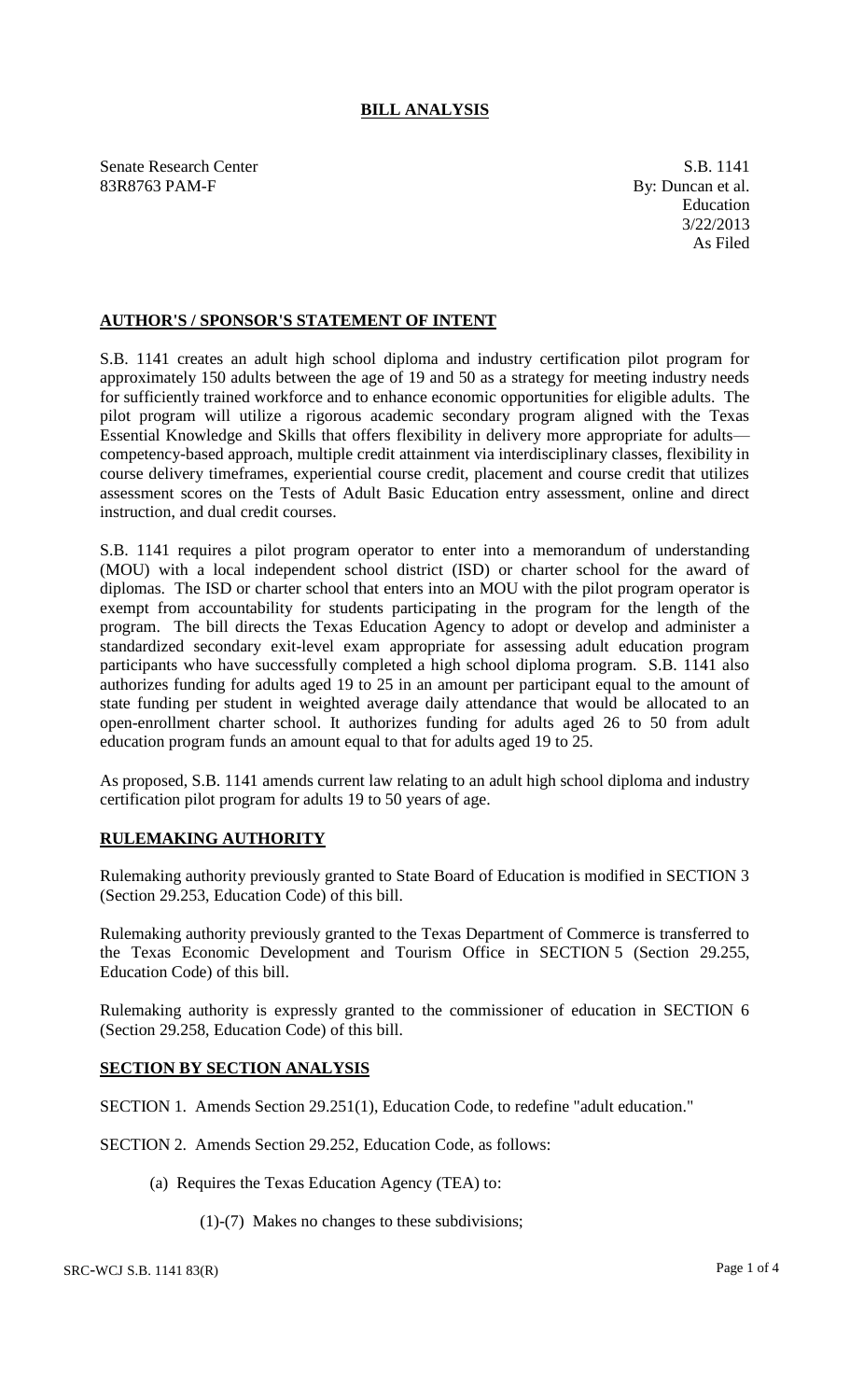(8) adopt or develop and administer:

(A) a standardized assessment mechanism for assessing all adult education program participants who need literacy instruction, adult basic education, or secondary education leading to an adult high school diploma or the equivalent; and

(B) a standardized secondary exit-level assessment instrument appropriate for assessing adult education program participants who successfully complete high school curriculum requirements under a program provided under Section 29.258; and

(9)-(10) Makes no changes to these subdivisions.

(b) Requires that the assessment mechanism prescribed under Subsection (a)(8)(A), rather than Subsection (a)(8), include an initial basic skills screening instrument and to provide comprehensive information concerning baseline student skills before and student progress after participation in an adult education program.

SECTION 3. Amends Section 29.253, Education Code, to require adult education programs to be provided by public school districts, public junior colleges, public universities, public nonprofit agencies, and community-based organizations approved in accordance with state statutes and rules adopted by the State Board of Education. Authorizes a nonprofit entity described by Section 29.258 to also provide an adult education program as provided by that section.

SECTION 4. Amends Section 29.2531, Education Code, as follows:

Sec. 29.2531. ADULT. (a) Creates this subsection from existing text. Requires TEA, in consultation with the Texas Higher Education Coordinating Board, to review the standardized assessment mechanism required under Section 29.252(a)(8)(A), rather than Section 29.252(a)(8), and recommend any changes necessary to align the assessment with the assessments designated under Section 51.3062 (Success Initiative) to allow for the proper placement of a student in an adult basic education course or to provide the student with the proper developmental or English as a second language coursework, as appropriate.

(b) Requires the commissioner of education (commissioner) to determine the level of performance considered to be satisfactory on a secondary exit-level assessment instrument described by Section  $29.252(a)(8)(B)$  for receipt of a high school diploma by an adult education program participant in a program provided under Section 29.258.

SECTION 5. Amends Section 29.255, Education Code, as follows:

Sec. 29.255. FUNDING. (a) Requires TEA to ensure that public local education agencies, public nonprofit agencies, nonprofit entities providing programs under Section 29.258, and community-based organizations have direct and equitable access to certain appropriated funds. Authorizes an additional sum of money to be appropriated to the Texas Economic Development and Tourism Office, rather than the Texas Department of Commerce, for the purpose of skill training in direct support of industrial expansion and start-up, and those locations, industries, and occupations designated by the Texas Economic Development and Tourism Office, when such training is also in support of the basic purposes of this subchapter. Makes a conforming change.

(b) Authorizes TEA, in conjunction with the Texas Economic Development and Tourism Office, rather than the Texas Department of Commerce, to adopt rules to administer skill training programs for which TEA is responsible, and the Texas Economic Development and Tourism Office, rather than the Texas Department of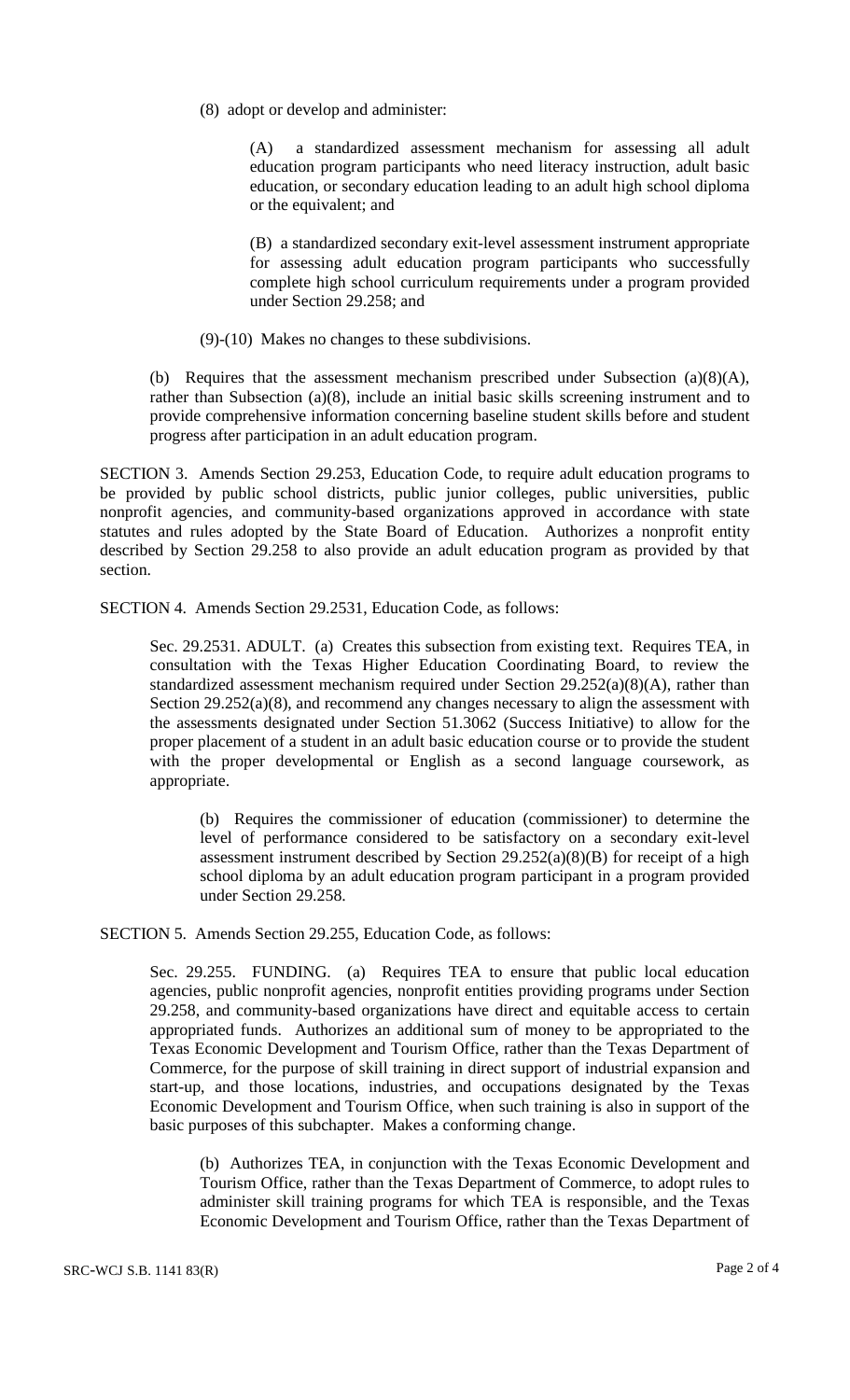Commerce, to adopt rules to administer skill training programs for which it is responsible.

SECTION 6. Amends Subchapter H, Chapter 29, Education Code, by adding Section 29.258, as follows:

Sec. 29.258. ADULT HIGH SCHOOL DIPLOMA AND INDUSTRY CERTIFICATION PILOT PROGRAM. (a) Requires the commissioner to establish an adult high school diploma and industry certification pilot program as provided by this section to enhance economic opportunities for eligible adults 19 to 50 years of age.

(b) Authorizes the commissioner, notwithstanding Section 29.2535 (Service Provider Contracts: Competitive Procurement Requirement), to designate a single nonprofit entity described by Subsection (c) to provide an adult education program for individuals described by Subsection (g) to successfully complete high school curriculum requirements to receive a high school diploma, and career and technology education courses that can lead to industry certification.

(c) Authorizes an adult high school diploma and industry certification program to be provided by a nonprofit entity under this section that has a successful history of providing education services, including industry certifications and job placement services, to adults 18 years of age and older whose educational and training opportunities have been limited by educational disadvantages, disabilities, homelessness, criminal history, or similar circumstances; develops an adult education program specifically designed for individuals described by Subsection (g); agrees to commit at least \$1 million to the adult education program offered; and applies as provided by Subsection (e).

(d) Requires the commissioner by rule to establish minimum standards for an adult education program under this section. Requires that the program provide a dropout recovery curriculum that offers courses to complete high school curriculum requirements; and includes career and technology education courses that can lead to industry certification; and offer a high school diploma to a participant who completes all high school curriculum requirements in compliance with Section 28.025 (High School Diploma and Certificate; Academic Achievement Record); and performs satisfactorily on a secondary exit-level assessment instrument described by Section 29.252(a)(8)(B).

(e) Requires a nonprofit entity described by Subsection (c), to be designated to provide an adult education program under this section, to submit an application to the commissioner in the time and manner prescribed by commissioner rule that describes the adult education program to be offered, including the required curriculum as provided by Section 28.002 (Required Curriculum); the governing structure for providing the adult education program to be offered; the process through which the nonprofit entity will adopt an annual budget for providing the adult education program to be offered; and the facilities to be used for the adult education program to be offered.

(f) Provides that a nonprofit entity designated to provide an adult education program under this section is authorized to partner with a public junior college to provide career and technology education courses that can lead to industry certification; and is required to enter into a memorandum of understanding with one or more school districts or open-enrollment charter schools that will award high school diplomas to adult education program participants who successfully complete curriculum requirements for high school graduation.

(g) Provides that a person who is at least 19 years of age and not more than 50 years of age is eligible to enroll in the adult education program under this section if the person has not earned a high school equivalency certificate and has failed to complete the curriculum requirements for high school graduation, or has failed to